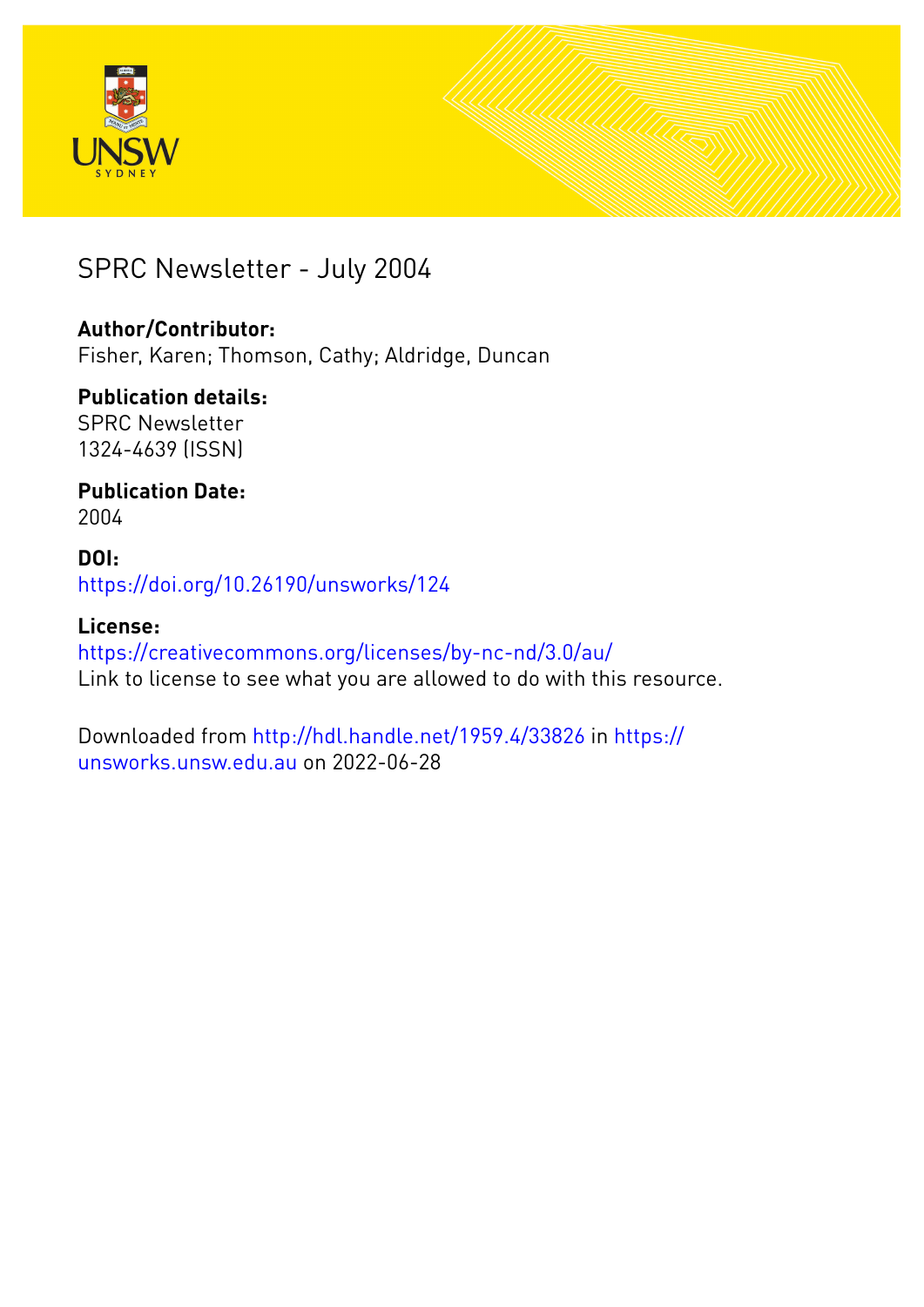## **No 87** July 2004 R C NEWSLETTER Social Policy Research Centre

# **Budget Standards Alive and Well!**

## by Peter Saunders

Between 1995 and 1998, a research team at SPRC developed a set of indicative budget standards for a range of Australian households. That research was commissioned by the Department of Social Security – now the Department of Family and Community Services – as part of a broader project on assessing the adequacy of social security payments. The SPRC research, published by the Department in 1998, had no discernible impact on policy, which has become increasingly focused on issues of eligibility and incentives rather than payment adequacy. However, research on budget standards has continued at SPRC and there are signs that its influence is growing. This article reviews some of that work, focusing on two major studies released earlier this year.

A budget standard represents what a particular household, living in a particular place at a particular

**CONTENTS** 

time, needs in order to reach a specific standard of living. This involves specifying all of the items that appear in a typical household's 'consumption basket', including large items like a house, car and furniture down to the minutiae such as toothpaste and vegemite, and pricing them in the shops or using market rates.

Developing the budgets requires normative judgments to be made about needs, what is required to meet them and what this will cost. Many assumptions have to be made along the way and a budget standard thus provides only an *indicative* estimate, informed by expert judgments and assumptions, but constrained by existing data and research.

The budget standards method is complex and time-consuming, but is both transparent and flexible. Its transparency is guaranteed because the basket of goods (and its prices) can be readily scrutinised. It is

flexible because items can be removed (or added) and checks made for what difference this makes to the overall cost. Against this, budget standards have been criticised for involving so many judgments and assumptions, that they are basically arbitrary. This is a harsh conclusion, because making a judgment does not automatically imply that the result is arbitrary; if it did, each year's federal budget could be criticised for being arbitrary since its development necessarily involves making judgments about competing economic priorities and strategies.

The SPRC research identified the costs required to maintain households at a low cost and a modest but adequate standard of living (Saunders et al., 1998; Saunders, 1998). The low cost standard (LC) is assumed to require frugal and careful management of resources but enables the

*Peter Saunders*

*Continued on page 4*



| What Women have Acheived so far: |  |
|----------------------------------|--|

Policy Gains in Korea ....................................6

Welfare to Work Transition ........................7

| Restoring Credibility to Australian |
|-------------------------------------|
|                                     |
|                                     |
| New Discussion Papers               |

#### **Lead Article:**

Peter Saunders discusses recent SPRC work on Budget Standards.

### EditorS ◆ Karen Fisher, Cathy Thomson & Duncan Aldridge

◆ Registered by Australia Post ◆ Publication No. NBP4766 ◆ ISSN 1324 4639 ◆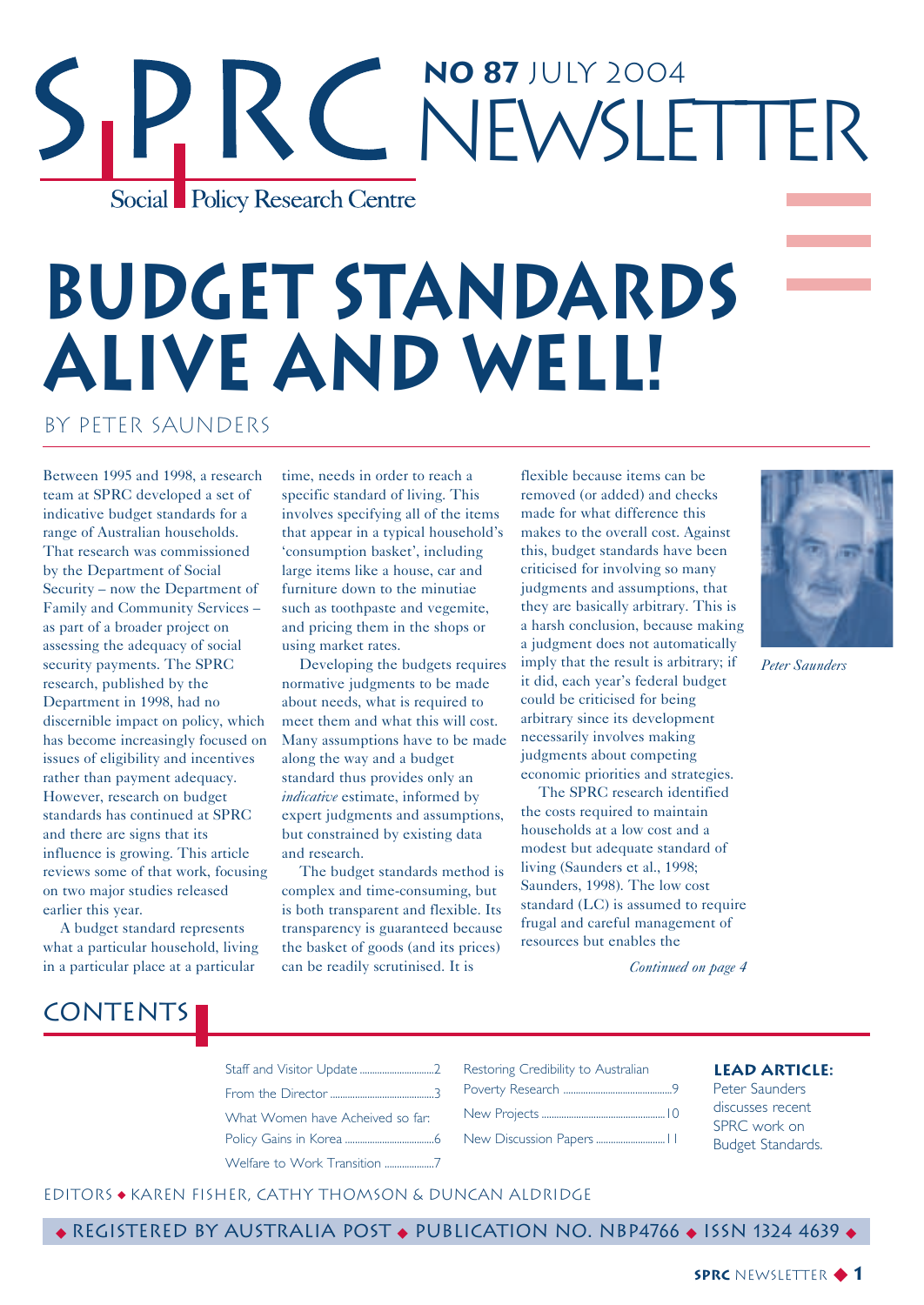

*Acting Director* Assoc. Prof. Michael Bittman

*Director and ARC Professorial Fellow* Peter Saunders

*Senior Research Fellows* Dr Bruce Bradbury Dr Tony Eardley Karen Fisher

*Research Fellows* Dr Robyn Dolby Dr Kyungja Jung Gerry Redmond (on leave) Dr Xiaoyuan Shang Cathy Thomson

*Research Associates* Dr Margot Rawsthorne Dr kylie valentine

*Research Officers* David Abelló Judy Brown Justin McNab Kate Norris Roger Patulny Peter Siminski Ciara Smyth Kelly Sutherland Dr Denise Thompson

*Honorary Fellows* Em. Prof. Peter Baume, AO Dr Judy Cashmore Em. Prof. Sol Encel Dr Sara Graham

*Post Doctoral Fellows* Lyn Craig Trish Hill

*Research Scholars* Marilyn McHugh Roger Patulny Christie Robertson Jacqueline Tudball

*Visitors* Megan Griffiths Shinobu Ito Carina Mood Roman

*Acting Business Manager* Margaret Micallef

*Business Manager* Melissa Roughley (on leave)

*Office Manager* Roslyn Baker

*Librarian* Katherine Cummings

*Events and Publications Officer* Duncan Aldridge

*Social Policy Research Centre* Rupert Myers Building (South Wing) University of New South Wales Sydney NSW 2052, Australia Phone: +61 (2) 9385 7800 Fax: +61 (2) 9385 7838 Email: sprc@unsw.edu.au http://www.sprc.unsw.edu.au

## The Social Policy Research Centre

The Social Policy Research Centre is located in the Faculty of Arts and Social Sciences at the University of New South Wales. Under its original name, the Social Welfare Research Centre was established in January 1980, changing its name to the Social Policy Research Centre in 1990. The SPRC conducts research and fosters discussion on all aspects of social policy in Australia, as well as supporting PhD study in these areas. The Centre's research is funded by governments at both Commonwealth and State levels, by academic grant bodies and by non-governmental agencies. Our main topics of inquiry are: economic and social inequality; poverty, social exclusion and income support; employment, unemployment and labour market policies and programs; families, children, people with disabilities and older people; community needs, problems and services; evaluation of health and community service policies and programs; and comparative social policy and welfare state studies.

*The views expressed in this Newsletter, as in any of the Centre's publications, do not represent any official position of the Centre. The SPRC Newsletter and all other SPRC publications present the views and research findings of the individual authors, with the aim of promoting the development of ideas and discussion about major concerns in social policy and social welfare.*

## Staff and STAFF STAFF AND<br>VISITOR UPDATE

#### DEPARTURES:

JENNY CHALMERS has left the Centre and taken up a position at the Royal Melbourne Institute of Technology.

SONIA HOFFMANN has left the Centre to take up a position at the Centre for Women's Health in Campbelltown.

KIM JAMIESON has relinquished her PhD Scholarship, and FENG PING has withdrawn from studying in Australia and is completing a Masters program in China.

MIKKO NIEMELA, a visiting PhD student, has concluded his time in Sydney and returned to Turku University.

MELISSA ROUGHLEY has taken maternity leave.

PETER SAUNDERS has begun his ARC Professorial Fellowship, described in detail on page 9 of this issue.

#### **ARRIVALS:**

TOR ERIKSON visited the Centre from Sweden during April from the University of Karlsta.

SHINOBU ITO is visiting the Centre for twelve months from Meijo University Nagoya, Japan.

MEGAN GRIFFITHS has joined the Centre to work with Robyn Dolby on the *Outcome Study on the Use of Children's Service as a Child Protection Strategy.*

MARGARET MICALLEF has joined the Centre as Business Manager.

KELLY SUTHERLAND has joined the Centre to work on the *Evaluation of the Commonwealth Disability Strategy.*



**The Social Policy Research Centre is located on Level 3 of the Rupert Myers Building, South Wing, Kensington Campus. Enter by Gate 14, Barker Street.**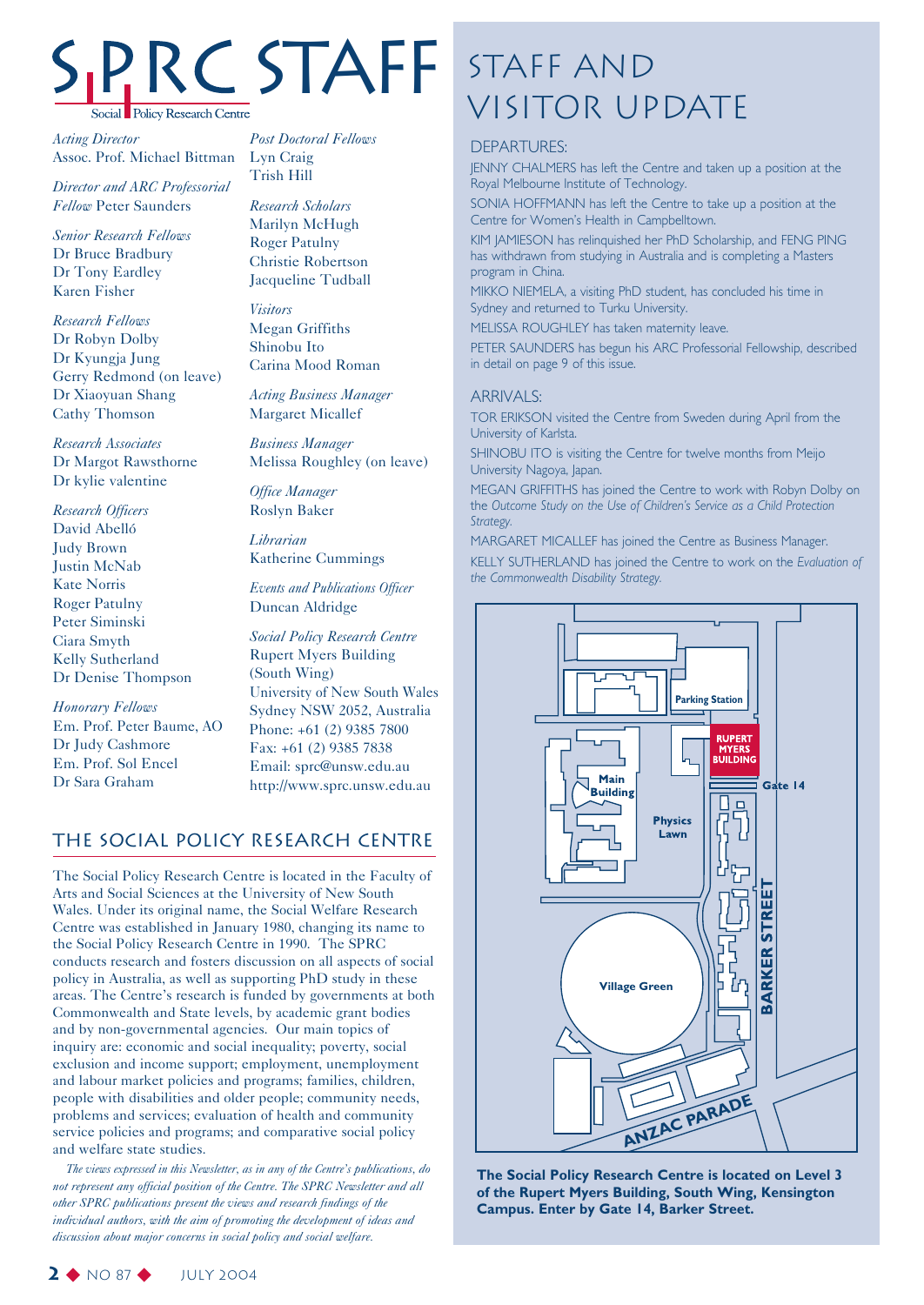## FROM THE DIRECTOR

The headlines announced the recent federal budget as a 'family affair' or 'a mother of all spending sprees', all wordplays designed to draw attention to the extra financial support offered to families with children. From 1st July most Australian families with dependent children can expect a modest topup on their family payments. Mothers of newborn children can expect to receive extra \$3000 dollars per year, more by 2008. According to the broadsheet press, the Coalition government's payment to new mothers was designed, at the very least, to cover the Australian Labor Party's 'Baby Care Payment' proposal announced some weeks earlier.

Both major political parties claimed these measures would help Australians in balancing the demands of work and family. This is very strange because, in neither case, is the payment in any way related to any parent's employment status. The new element in the Australian family situation is maternal employment. In 2001 the proportion of Australian women working in the first year of their youngest child's life was 36 per cent, and by school age, it was over 60 per cent, not much lower than the rate for all women of labour force age. These rates are roughly double those reported twenty years previously. Eighteen years ago economists estimated the loss of earnings that result from mothers interrupting their careers to have children (this so-called 'motherhood penalty') to be around half a million dollars over a lifetime.

The change in maternal employment is probably the reason why the topic of work and family stops any other topic of conversation at the barbecues the Prime Minister seems to attend. My research has shown me that a working mother can spend up to 90

hours per week just raising her children. Compared with people of comparable age and hours of employment, fathers and mothers of young children are more also likely to say they always feel rushed or pressed for time. Bruce Bradbury has estimated it would take a five-fold increase in income to compensate parents for their lost sleep and leisure.

In contrast to changes in maternal employment and its associated time pressures, payments to support families with children is one of the oldest forms of social security in Australia. Australia's first welfare measure – the Age Pension – was enacted in 1910. Just two years later the Commonwealth introduced a maternity allowance – a lump sum cash grant payable to a mother on the birth of a child. Then as now, the background to this announcement was public anxiety about fertility decline

Of course, at the beginning of the 20th century the minimum wage was explicitly a male breadwinner's family wage, sufficient for a man to support himself, his wife and children. Consequently the Australian welfare system has, for much of its existence, acted as a surrogate provider to households without a male breadwinner. At the beginning of the 21st century neither employers, unions, nor women's groups seem attracted to the idea of a male breadwinner's family wage. Moreover, both major political parties seem committed to the idea that the best way to ensure income security for lone mothers is to increase both their participation in and their attachment to the labour market.

Until recently many demographers believed in the maternal role incompatibility hypothesis, which suggests that fertility levels would fall as female labour force participation rose because of the difficulties of reconciling the all-consuming process of child rearing and the demands of paid employment. However, since the mid 1980s comparative studies have shown the reverse. Now those countries with the highest rates of female labour force participation have the highest fertility.

On this basis both political parties seem be aiming their proposal wide of the mark. Not only do these payments represent a small fraction of the costs of raising children but they also do not address the issue of how to combine children and work. For more than a year the Federal Sex Discrimination Commissioner has been promoting a far more innovative, cheaper and bettertargeted work and family policy – paid maternity leave. Raising children places a strain on family income and makes heavy demands on parents' time. Compared to other stages in the life course, being a parent of young children is the stage when the strain of balancing the income from work and the time for family responsibilities is most acute. It is also a stage when this balancing act is most difficult, and the effect on future earnings is most profound. A policy of paid parental leave, especially maternity leave, is actually designed to help families find both the money and the time they need to bring children into the world without obliging them to interrupt their careers. Maybe both parties should give those struggling to balance work and family a break.

*Michael Bittman is the Acting Director of the SPRC. Professor Peter Saunders has taken up an ARC Professorial Fellowship, detailed on page 9 of this newsletter.*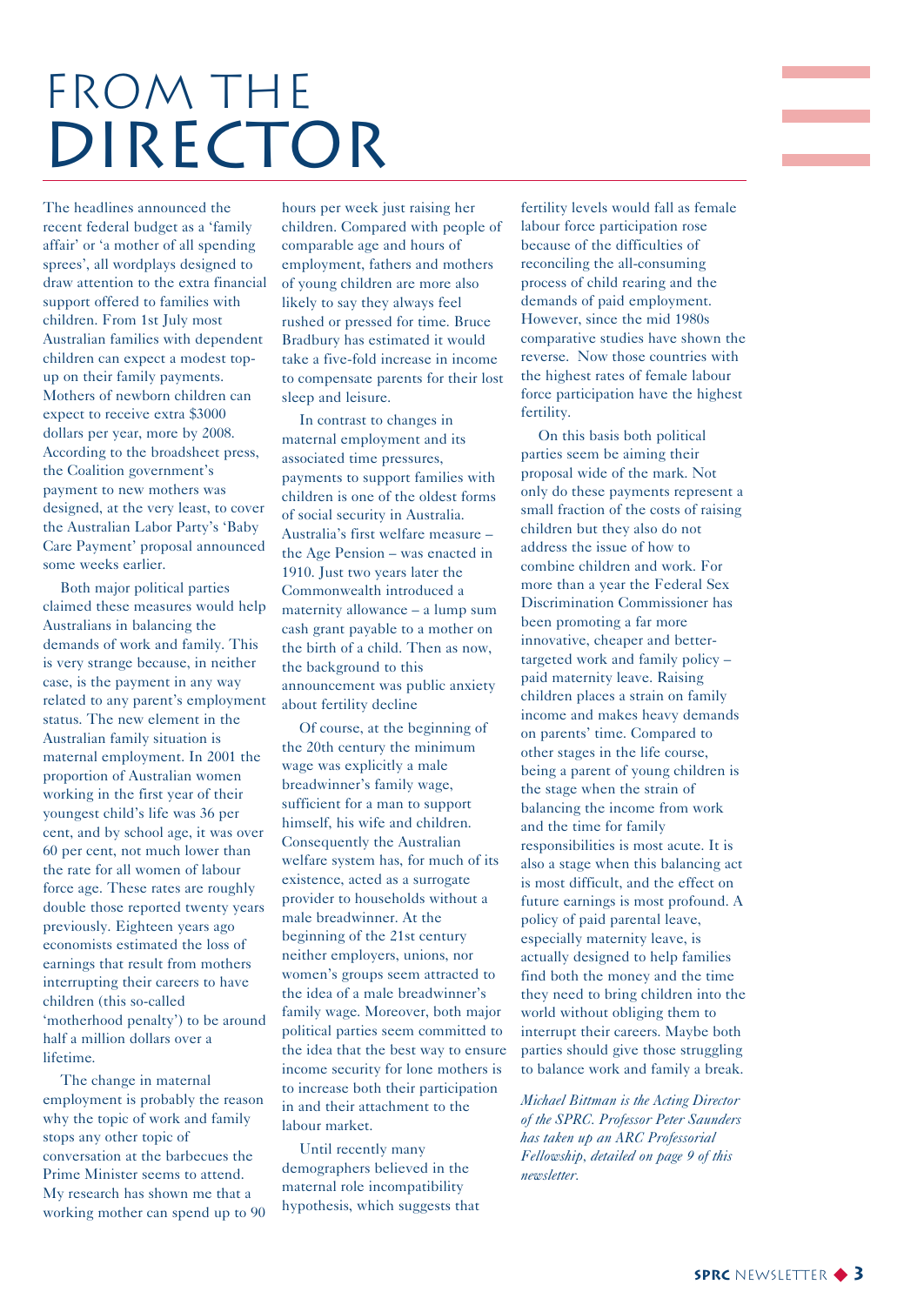## **BUDGET STANDARDS ALIVE AND WELL!** CONTINUED

individual to fulfill community expectations in the workplace, at home and in the community. It is seen as lying at about one-half of the median standard of living. The modest but adequate standard (MBA) affords full opportunity to participate in contemporary Australian society and the basic options it offers. It lies between the standards of survival and decency and approximates the median standard of living in the community.

The original budgets applied to households living in Hurstville in Sydney and were priced using February 1997 consumer prices (inclusive of any subsidies or consumer taxes). Most items were priced in leading retail outlets, making it easier to develop budgets in other cities or towns, or to reprice them in Sydney at a later date. The use of Sydney to cost the budgets means that housing costs are higher than in many other parts of the country, and this has been a source of considerable criticism and one reason why the standards have not been used to set national benchmarks (Henman, 1998).

Since the completion of the original research, the SPRC has been asked by a number of agencies to update and modify the standards, and they have been used to inform decisions about where to set payment levels or to judge the adequacy of social benefits or other incomes. In July 2000, the NSW Department of Community Services (DoCS) based the amount of standard subsidy paid to foster carers on the estimates of the costs of children developed by the SPRC in 1998. In addition a study commissioned to examine the adequacy of foster care allowances has been used by the Child and Family Welfare Association and the Australia Foster Care Association to argue the case for increases in the level of standard subsidies for carers in all States and Territories (McHugh, 2002). Another study estimated the cost of children in Tasmania using budget standards

modified to reflect prices in Hobart rather than Sydney (McHugh, Saunders and Chalmers, 2002).

These and two other studies produced earlier this year provide testimony to the on-going interest in budget standards and to the role that they can play in assisting important decisions over adequacy. A study commissioned late last year by the Australian Council of Trade Unions (ACTU) updated the original estimates and modified them to reflect the circumstances of working families with one and two children (Saunders, 2004). The study was used by the ACTU as part of its Submission to this year's Safety Net Review undertaken by the Industrial Relations Commission (IRC).

It appears that the SPRC research played an important role in the Commission's decision to grant an increase in the federal minimum wage of \$19 a week, bringing it up to \$467.40 a week. The increase granted was below the ACTU's claim of \$26.60 a week, but well above the maximum increase of \$10 supported by the Commonwealth Government and employer groups. In providing the reasons for its decision, the Commission warned against relying too heavily on the new budget standards estimates, arguing that: 'We agree with the submissions of the Commonwealth, ACCI [the Australian Chamber of Commerce and Industry] and other parties … that there are significant difficulties in adopting the SPRC budget standards as an Australian benchmark. … the housing component of the budget, based as it is on the cost of rental in the Hurstville area of Sydney, cannot be generalised across Australia. Further, the very construction of the budgets ultimately turns on value judgments' (IRC, 2004, p. 81).

However, the Commission went on to note that: 'Nevertheless, in our opinion, *the SPRC budget standards provide an indication that for certain household types, the federal minimum wage award is significantly*

#### *below the amount which is necessary to provide a modest living standard for those households in the context of living standards generally prevailing in the Australian community'* (italics added). It also foreshadowed its wish to 'receive and consider evidence directed at establishing an appropriate benchmark for the adequacy of minimum wages in the context of a future safety net review' (IRC, 2004, p. 81).

from Page 1

In reaching its decision, the Commission displayed exactly the kind of judgment of its own that those responsible for developing the budget standards would applaud. As noted earlier, the standards are indicative and they need to be assessed by experts in specific areas before being for such important purposes as setting the minimum wage. They are deigned to provide a template that can *inform* these decisions, not as a definitive answer in each and every case.

The concerns voiced by the IRC about the limitations of a budget standard are also well taken. Regional variations in housing costs have major implications for the ability of a given level of income to support a specific standard of living in different parts of the country. This raises questions about the validity of *any* national income benchmarks, not just budget standards, and the consequences of this observation. This is a debate that we need to have.

The logic of the IRC position is that we either need to develop (and implement) income benchmarks that reflect regional differences in living costs (not just housing costs), or accept that nationally established income levels (e.g. social security payments) will support different living standards in different regions. The policy implications of this logic are fundamental and research on budget standards has a role to play in helping to elucidate and quantify the issues.

In a second report, prepared for the Association of Superannuation Funds of Australia (ASFA) we have

*research on budget standards has continued at SPRC and there are signs that its influence is growing."*

*"However,*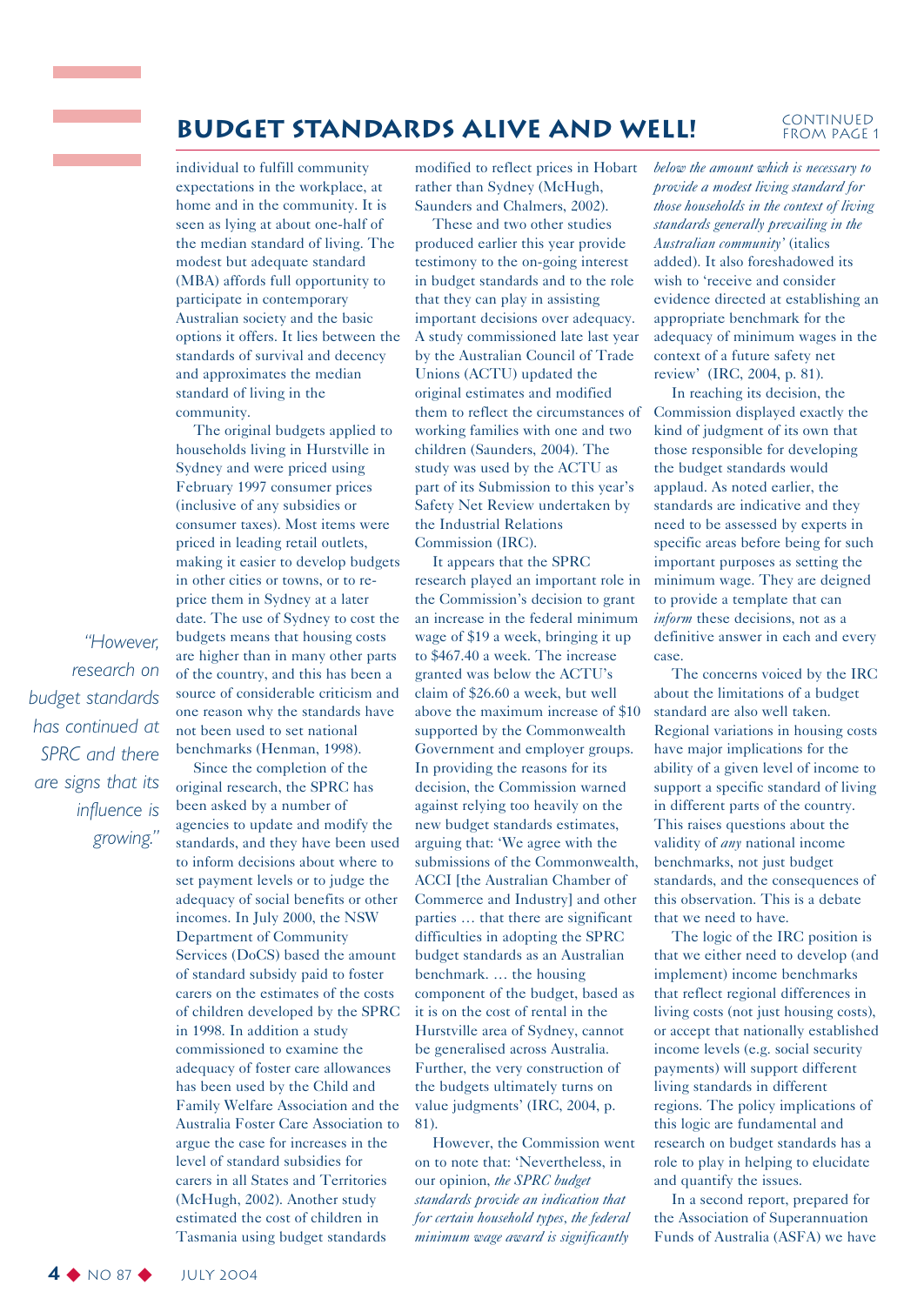updated the earlier standards for older retired Australians, living alone or as a couple (Saunders, Patulny and Lee, 2004). Income adequacy in retirement has attracted relatively little attention in the debate over the ageing of the population, yet it has major consequence for the fiscal, as well as the economic and social implications of ageing. The level of retirement incomes will affect overall patterns of poverty and inequality, as well as consumption and economic and social participation – the main determinants of living standards among the aged.

Current projections suggest that by 2050 around one-third of all aged people will be dependent on a full-rate pension and constrained by the standard of living that it can support. This implies that the incomes of most of the remaining two-thirds of older people will exceed the pension, raising questions about their ability to support the lifestyle to which they have become accustomed while working. The essential point is that while the safety net role of the pension remains important for those who retire with relatively few resources, adequacy must also be considered in the context of the rising incomes - and expectations – of successive cohorts of modestly well-off retirees. These groups have experienced unprecedented prosperity during their working lives and will expect to sustain a corresponding standard after they retire.

The research conducted for ASFA captured this higher standard through the development of a new *comfortably affluent but sustainable* (CAS) standard. The new CAS standard reflects a standard of living among older, healthy and fully active self-funded retired Australian that allows them to engage actively with a broad range of leisure and recreational activities without having to forego the consumption levels expected by other comfortably affluent people,

or to require a rapid or substantial disbursement of any financial or other assets. While falling short of the affluence associated with the wealthiest Australians, it corresponds to a lifestyle that is common amongst those in the top (income) quintile of the aged population who are not eligible to receive the age pension.

The procedure used to develop the CAS drew on data on the actual expenditure patterns of older Australian in the third and fifth (top) quintiles of the overall distribution of aged expenditures, using data from the *1998-99 Household Expenditure Survey* (HES) updated to 2003. The fifth quintile is where the CAS standard is assumed to fall, while the third quintile was selected because the existing modest but adequate (MBA) standard falls approximately in the third quintile of the distribution. The HES data allowed us to identify the areas where expenditure increased when moving from the third to fifth quintiles and thus to start to construct and price the new CAS budgets, as variation to MBA budgets.

Overall, 166 items in the MBA budgets were either replaced or supplemented to reflect the higher CAS standard – details are provided in Saunders, Patulny and Lee (2004). These preliminary CAS budgets were then discussed by three focus groups of self-funded retirees, who provided feedback on their relevance and reliability, based on their own lifestyles and expectations. As in the original SPRC study, the focus groups were used to 'road-test' the underlying judgments and assumptions against the circumstances of people whose actual living standards approximate those that the budget standards purport to describe. The suggestions were used to revise the preliminary budgets, making them a more accurate representation of the everyday experience and knowledge of modestly well-off older Australian retirees.

After the provisional estimates had been revised in the light of the feedback from the focus groups, the new CAS budget standard estimate indicates that in September 2003, a single older person living alone needs around \$611 a week (for a female) or \$597 a week (for a male) to attain the comfortably affluent and sustainable standard. The corresponding amount required by an older couple is \$795 a week or around one-third more than that for the single woman.

The CSA budgets exceed the existing MBA budgets in three main areas – clothing, health care and leisure. Higher clothing costs reflect the frugal nature of the original budgets in this area. In relation to health spending, most affluent older people choose to commit additional resources to health-related items not covered under Medicare. Increased spending on leisure reflects the lifestyle choices of older people, in terms of both the ownership and use of leisure-related consumer items, and the frequency and cost of vacations.

Overall, these two latest studies add to the accumulating body of knowledge about budget standards to which the SPRC has contributed. It is clear that many non-government and government agencies accept that budget standards research can help them to respond to the many complex issues of adequacy that are of central importance to social policy. The issues themselves will not go away, and budget standards provides a framework for thinking logically about the relationship between income and living standards for different groups in the population.

The two recent studies described here are relevant to two large groups of Australians who are at different stages of the life cycle and have different incomes: lowpaid working families and modestly well-off retirees. They highlight

*Continued on page 12*

*"It appears that the SPRC research played an important role in the Commission's decision to grant an increase in the federal minimum wage of \$19 a week, bringing it up to \$467.40 a week."*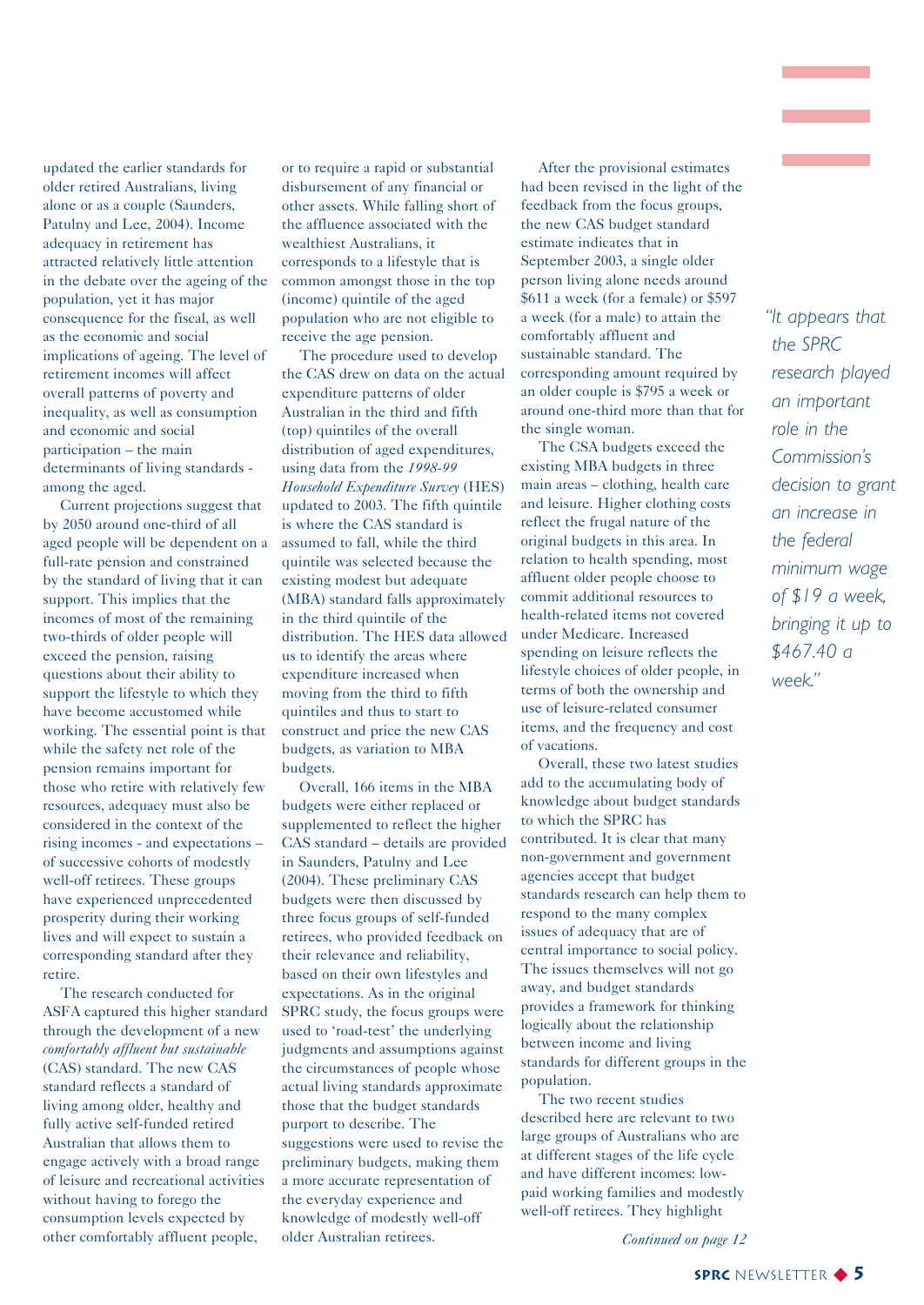## **What women have achieved so far: policy gains and remaining tasks in South Korea**

## By Kyungja Jung



*Kyungja Jung*

The April general election this year brought a dramatic change to Korean politics. The new National Assembly has the highest number of female representatives since its establishment in 1948. Female candidates won 39 seats (13 per cent) out of 299 seats and it marks a two-fold increase over the outgoing Assembly. In South Korea significant

progress has been made in women's policy under the Kim Dae-jung (DJ) (1998-2002) and current Roh Moo-hyun government (2003-2007). In 2001, Ministry of Gender Equality (MOGE) was established for the first time in Korea's history. Innovative policy programs were introduced and implemented. The women's movement has actively engaged with the state and achieved considerable policy gains.

Such a shift was caused by a gradual democratising transition after 1993, international pressures such as the UN Beijing World Conference on Women, the growth of the women's movement (the presence of strong autonomous women's movement), politicians' increased awareness of women as voters (support for women's issues became central to electoral politics), and a strong willingness of political leaders to develop women's policy.

One of the major changes in women's policy in Korea was the shift in policy framework. From the 1995 World Conference on Women in Beijing, gender mainstreaming became the focus of policy discourse and has had a significant impact not only on women's policies but the women's movement in Korea. After Korea

became the 90th country to ratify the Convention on the Elimination of All Forms of Discrimination Against Women (CEDAW), UN in 1984, the Korean Government made efforts to implement the CEDAW into various areas in Korean society. Women's policies, mostly focused on the welfare of women from a 'women in development' framework up to the 1980s. These were largely determined from above due to the authoritarian nature of the state and the women's movement's unwillingness to engage with the state (Kim, 2002).

Women's policies in the 90s became more focused on gender equality. After the establishment of a civilian government in 1993, the women's movement drew on international standards to press for social change. The case of gender equality proved particularly effective given the low status of women globally and relative to Korea's level of socio-economic development at the point of transition (Jones, 2003).

In 2001, MOGE was established as an independent state institution with 120 staff and considerably more budget resources compared to the previous national machinery. The MOGE launched initiatives to accelerate gender mainstreaming such as the introduction of a gendered perspective into the national budget planning process. The most important accomplishment was its contribution to the passage of the Revised Equal Employment Act 2001, which guarantees three months paid maternity leave and one year of partially paid parental and family nursing leave (Jones, 2003). Furthermore, the Gender

Focal Point system was expanded to 45 government agencies.

Another change in women's policy was increased interaction between the government and women's movement organisations. The women's movement no longer saw the state as an antagonist, but as an arena where women's problems could be tackled. This change in the perception facilitated 'politics of engagement with the state' in the 90s (Kim, 2002). Femocrats have emerged since the late 90s. With the engagement with the state and a growing number of feminists, in particular, leaders in women's movement organizations, entering into formal institutions, there has been increased concern about the institutionalisation of the women's movement in a number of aspects: weakening of the movement's orientation, diluted role as a critical edge, 'oligarchy' of a few organizations in the women's movement circle, less democratic decision making process, and activities tailored by government funded projects .

Until the introduction of a quota system for women in 2000, an average of only 1.9 per cent of members elected to the National Assembly from 1988 to 1996 were women. This figure is much lower than the international average of 13.8 per cent. Gender discriminatory attitude among political elites and a general reluctance of women's movement organizations to actively participate in political institutions have functioned as important barriers to women's representation in politics in Korea. From the mid-90s quota systems for the nomination of legislative candidates (1995 local,

*Continued on page 8*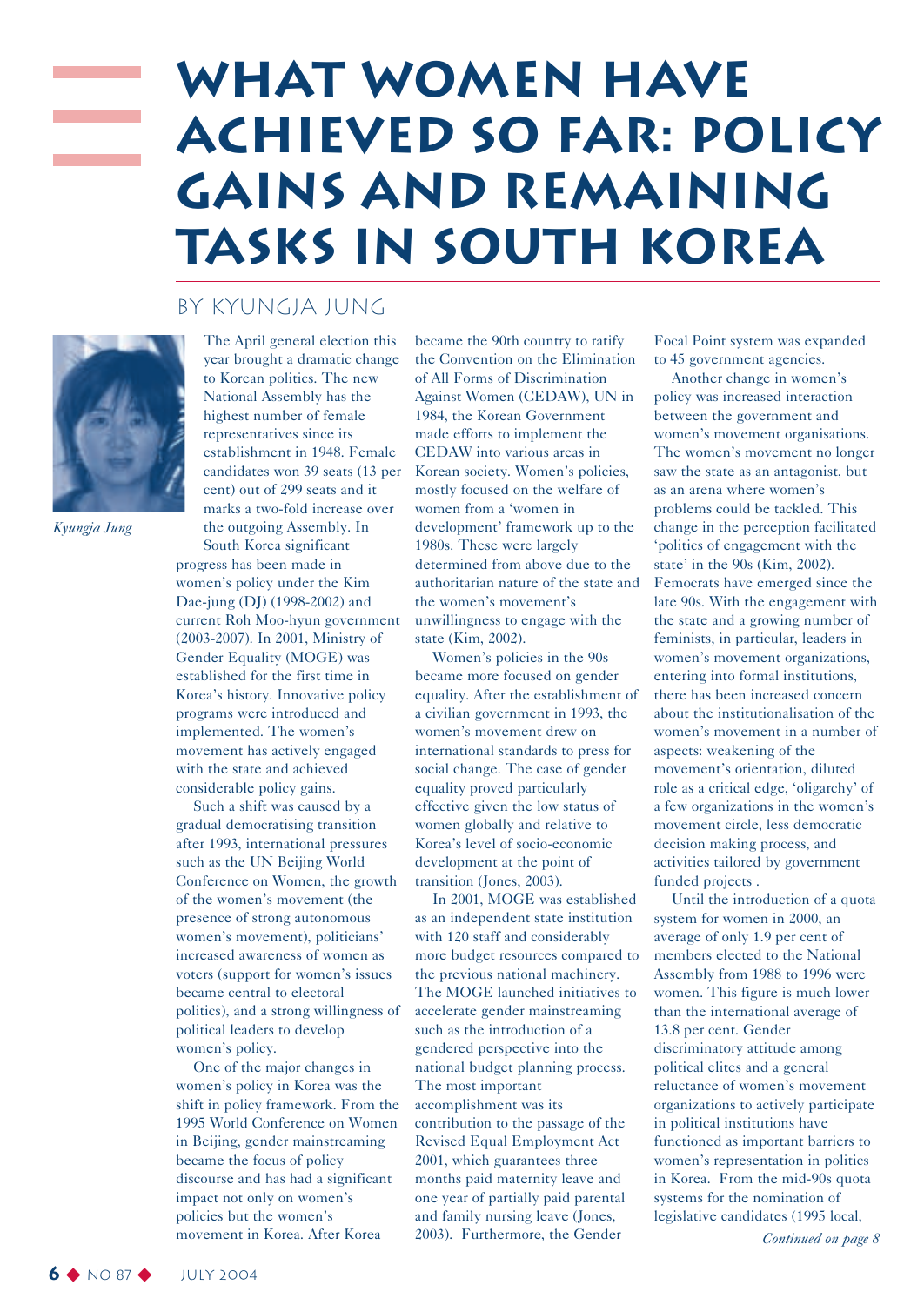## **Explaining the Welfare to Work Transition**

## By Kate Norris

The encouragement of economic and social participation remains a key goal of the Commonwealth Government's welfare reform strategy and a focus of its policy direction. We must understand how programs operate to produce positive employment outcomes as well as whether they work and what prevents them from working. in order to inform the development of more effective programs. This was the main purpose of the recently completed SPRC project 'Exploring the Determinants and Impact of Participation among FaCS Customers'.1

The Determinants and Impact of Participation (DIP) Survey covered a group of working-age people who made a sustained exit from the benefit system into paid work. The survey examined what kinds of participation activity they engaged in while they were on benefit, what kind of job they were in afterwards and what impact participation had on the welfare to work transition.

What emerges from both the statistical data and the more detailed comments provided during the DIP interviews is a sense that most people were keen to participate in activities that they thought would help them to get back into employment.

Participation rates were high for activities that are most closely linked to labour market success, such as paid work, job search, education and training. Most participants reported that they were participating out of choice, not because they were required to.

Over one third of people interviewed said that participation in activities while receiving an

unemployment payment had been important in helping them to get a job. A further 17 per cent said other things were more helpful, but activities had been a small factor. Almost one half of the group said that the activities had not been important at all.

Respondents who said that activities had helped in some way were asked how they had helped. Their responses clustered into the four main categories shown in Figure 1, i.e. they had helped by providing informational assistance; by providing resources or skill teaching; job experience; and influencing attitudes. It is clear from this classification that where activities did help, they did so in positive ways such as by providing job experience or influencing attitudes in ways that assisted people to find a job. Overall, the DIP Survey provided little evidence that activity requirements had forced people off welfare

simply to escape them.

When asked to nominate the *most important activity* that led to them getting a job, respondents identified a broader range of factors, including: using the job network; having some attachment to the labour force; getting new skills; networking; and approaching job search with the right attitude.

The comments provided by those who replied to the question asking to identify the *most important motivation* that led to them getting a job revealed a diversity of experience and a number of valuable insights. What can be seen as a waste of time by one person may make the all important difference for someone else – whether it be access to a sympathetic and knowledgeable case manager, to the facilities

#### *Continued on page 8*

*Kate Norris*



**Figure 1: How Required Activities Helped People to Get a Job (n=330)**

**Note:** Percentages do not sum to 100, as people were able to have more than one answer. **Source:** DIP Survey

1 The project 'Exploring the Determinants and Impact of Participation among FaCS Customers' by Peter Saunders, Kate Norris and Judith Brown, was undertaken as part of the Social Policy Research Services (SPRS) Agreement between the Department of Family and Community Services and SPRC.

2 A total of 661 people were interviewed over the telephone in the later months of 2003. The target population for the survey were income support recipients aged 16 and over who had been receiving a payment for at least three months and who left the benefit system during a six-week period from May to July 2003 because of work and experienced a sustained exit. For practical purposes, a sustained exit was defined as leaving income support for employment reasons, and being out of the system for at least thirteen weeks.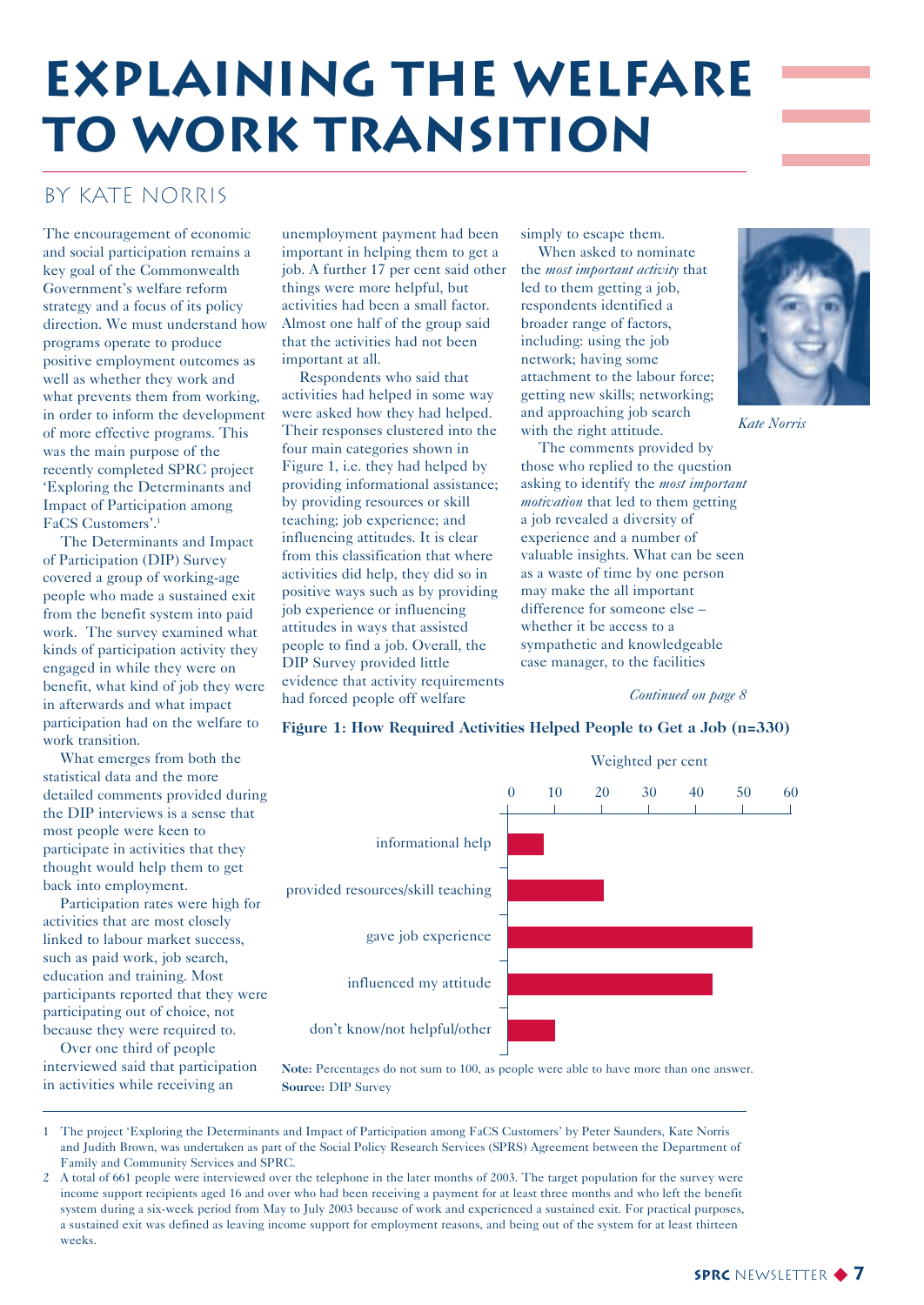## **What women have achieved so far: policy gains and remaining tasks in South Korea**

2000 national), public service recruits (1996) and ministerial advisory committees (1998) were introduced to guarantee women's representation in policy-making process.

Despite considerable achievements, there are still a plethora of remaining tasks to achieve gender equality in policy areas. The discrepancy between the laws and policies and the reality was indicated as one of the problems (Kim et al., 2002). There is a significant gap between *de jure* and *de facto* gender equality. More efforts will be needed to enhance people's awareness of gender equality.

A clear definition of gender mainstreaming also needs to be discussed in detail. There seems to be widespread misunderstanding and confusion over the meaning of gender mainstreaming and related concepts in Korea like other countries. The transformative

content of the framework has weakened to some degree due to the policy community's (politicians and government officers) limited gender sensitivity. Without clarification of gender mainstreaming in policy programs, gender mainstreaming remains at the level of mere rhetoric or political statements.

The level of gender expertise in bureaucracy is still problematic. The government officer rotation system is seen as a major hindrance to the creation of gender experts inside bureaucracy. Despite increased descriptive representation in policy-making process, it is necessary to assess and monitor whether women in politics are committed to achieving gender equality with gender sensitivity, by suggesting women's policy initiatives that challenged the status quo in gender relations.

Finally, to make further progress in women's policy the women's

#### Continued from page 6

movement need to be wary of the risks of engagement with the state and make efforts to maintain their independence and autonomy.

### **REFERENCES**

Jones, N. A. (2003), *Mainstreaming Gender: South Korean Women's Civic Alliances and Institutional Strategies, 1987-2002,* University of North Carolina at Chapel Hill, PhD Dissertation, unpublished.

Kim, K. (2002), 'A frame analysis of women's policies of Korean government and women's movement in the 1980s and 1990s', *Korea Journal,* 42(2), 5-35.

Kim Yanghee, Kim, Young-Ock, Park, Yeong-Ran, and Kim, Eun-Hee (2002), *A Feasibility Study for Building Korean Gender Management System,* Seoul, KWDI and UNDP.

## **Explaining the Welfare to Work Transition**

needed to update and improve a CV, or a word in the ear from a friend about an upcoming job opening.

Broadly-based, formal participation programs can play an important role in increasing people's skills, connectedness and motivation, but the 'common touch' that comes from personal contacts is also important.

Some caveats apply to these findings. It was apparent that many respondents had a broader definition of the word 'activities' than that provided by the structure of the survey's closed questions. Also, only those people who had indicated that their participation and mutual obligation activities had helped them to get a job were asked questions about the most important activity and motivation, so that the themes available to

analyze represent only part of a broader picture. Indeed, half of the people surveyed regarded their activities were 'not important at all' in helping them to leave the benefit system to work.

The closing question provided the DIP survey participants with an opportunity to express their attitudes to participation and unemployment policy more generally. What is clear from the comments is that 'wanting to work' may be a necessary condition for finding employment, but it is by no means sufficient. Other themes included the following:

• Jobseekers overwhelmingly want to be treated more as *people.* This can help them to maintain their self-esteem and provide encouragement.

• *Income* is crucial in providing the ability to participate, and there

#### Continued from page 7

is evidence that the level of the unemployment benefit may be preventing participation in some instances.

• Activities, whether required or otherwise, should be *appropriate* to the individual's situation and level of interest.

• More generally, many felt that it would be beneficial to find out *what unemployed people themselves want,* and support them in getting there.

In overall terms, the study has achieved its primary goal of shedding new light on the nature and impact of participation among a group who are expected to have benefited most from its requirements, in that they have all made a sustained transition from the benefit system into a job.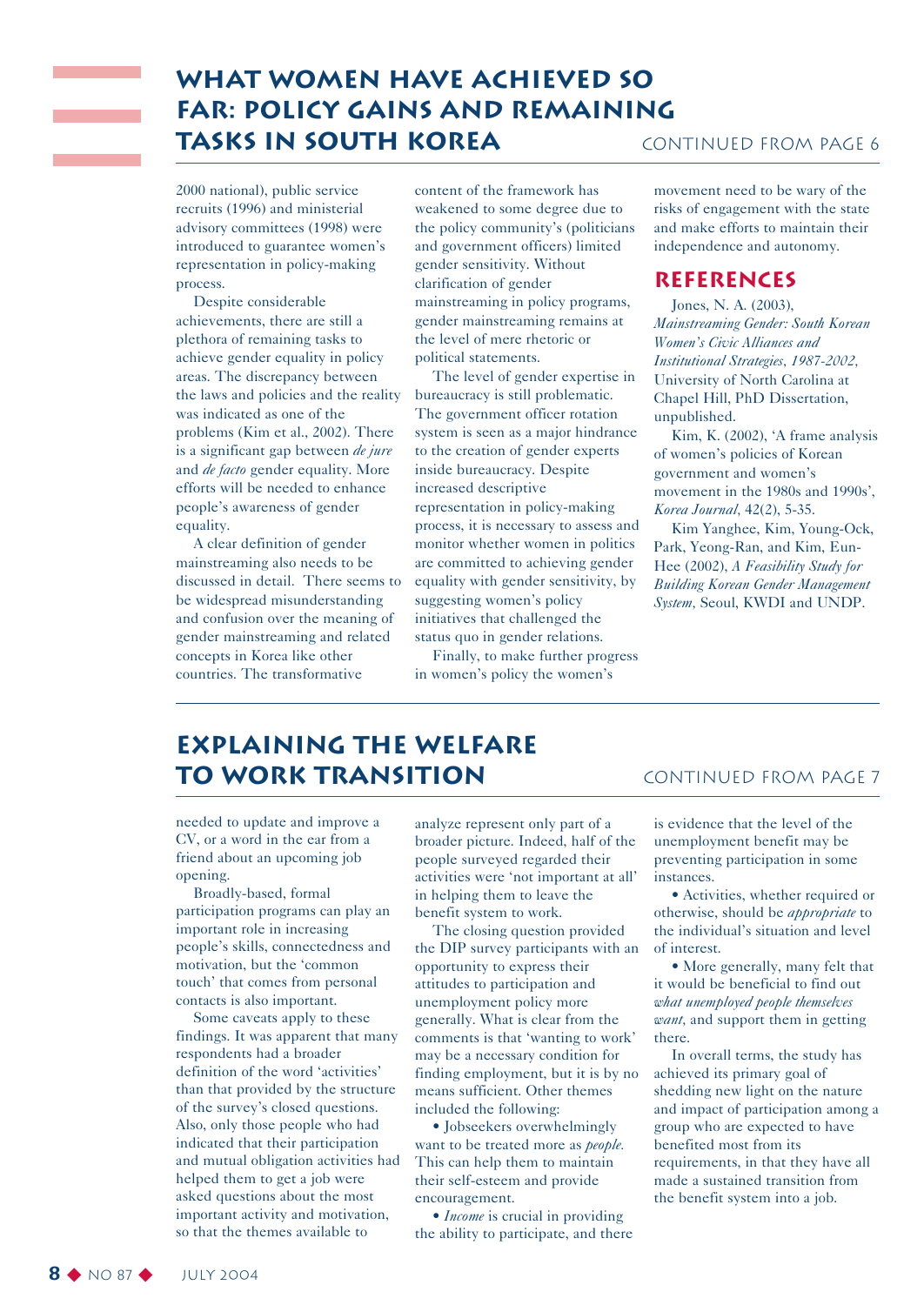## **Restoring Credibility to Australian Poverty Research**

## By Peter saunders

Australian poverty research has become disconnected from the life events that cause poverty and the adverse outcomes associated with low income. Sterile debates over where to set the poverty line are incapable of capturing the imagination of the public (or the attention of policy makers) to the same degree as the evocative accounts of the experience of poverty portrayed in Mark Peel's excellent book *The Lowest Rung.* 

A new approach is needed that focuses on how low-income, deprivation and joblessness produce unacceptable outcomes, particularly for children. This research must also be grounded in community understandings of the meaning of poverty, and better integrated with issues of affluence and inequality. These insights form the basis for the research I will conduct under the grant and fellowship awarded by the Australian Research Council.

The five-year program of research will involve:

• Developing a set of endorsed and credible budget-based standards for monitoring trends in income poverty, deprivation and other distributional markers;

• Validating these benchmarks using existing survey data on spending and participation patterns, ownership of assets, attitudes and aspirations;

• Conducting in-depth interviews with chronically disadvantaged groups to examine how they cope with different forms of deprivation, and the processes and events that determine the pathways into and

out of deprivation;

• Integrating statistical analysis of changes in income distribution with evidence on community attitudes to different forms of inequality as the basis for establishing the equity impacts; and

• Developing new monitoring tools for studying the distributional impacts of a range of social trends and policies.

The overall approach will be multi-disciplinary, combining economic ideas developed in poverty, living standards and income distribution research with a series of ethnographic case studies informed by insights from sociology, social policy, psychology and political science.

The research will inform public policy in the areas of income support, taxation, housing, structural adjustment, employment creation and welfare reform and is designed to produce better instruments for monitoring social trends and policy impacts. The emphasis on assessing the community response to trends in economic inequality will help us to better contribute to understanding the distributional *and* equity consequences of policy actions and other economic and social trends. The complexity and scope of these tasks presents a formidable challenge for completion within five-years, but one that is achievable.

The research will draw extensively on my past SPRC research on poverty, household budgets, living standards and economic inequality, including the

budget standards study undertaken by SPRC between 1995 and 1998, on-going work on inequality and public attitudes, recent work on economic and social participation undertaken for FaCS, and current ARC-funded research on data quality issues (undertaken in partnership with ABS).

The core research questions will be examined through four interrelated research themes:

• Theme I: Development of household budgets that correspond to the standards of subsistence deprivation, modest participation and affluence (or opulence).

• Theme II: Analysis of existing datasets to identify the deprivation profile of Australian households, and the factors driving change and mobility through time.

• Theme III: A series of ethnographic studies of vulnerable groups to identify the extent of multiple deprivation and the coping strategies used to mediate its effects.

• Theme IV: A national survey of community attitudes to different aspects of income inequality, deprivation and affluence.

Bringing the research to successful completion will be a major task. The freedom to read, and reflect for a sustained period that the Fellowship provides me with is a marvelous opportunity to make a contribution in this important area of research. I plan to report on progress in future issues of this Newsletter and am more than happy to answer any questions in the meantime. You can contact me on P.Saunders@unsw.edu.au.

## **From the Research Scholars**

Studies using a gender perspective figure prominently as the subject area of a number of theses currently being conducted at the Centre. Two studies with a focus on gender issues are 'Fertility and the Time Cost of Children' by Lyn Craig and 'The Impact of Poverty between Men and Women' by Trish Hill. Both research scholars anticipate completing their doctoral work in 2004.

If you are interested in post-graduate research at the SPRC, contact Michael Bittman ph 9385-7806 or m.bittman@unsw.edu.au.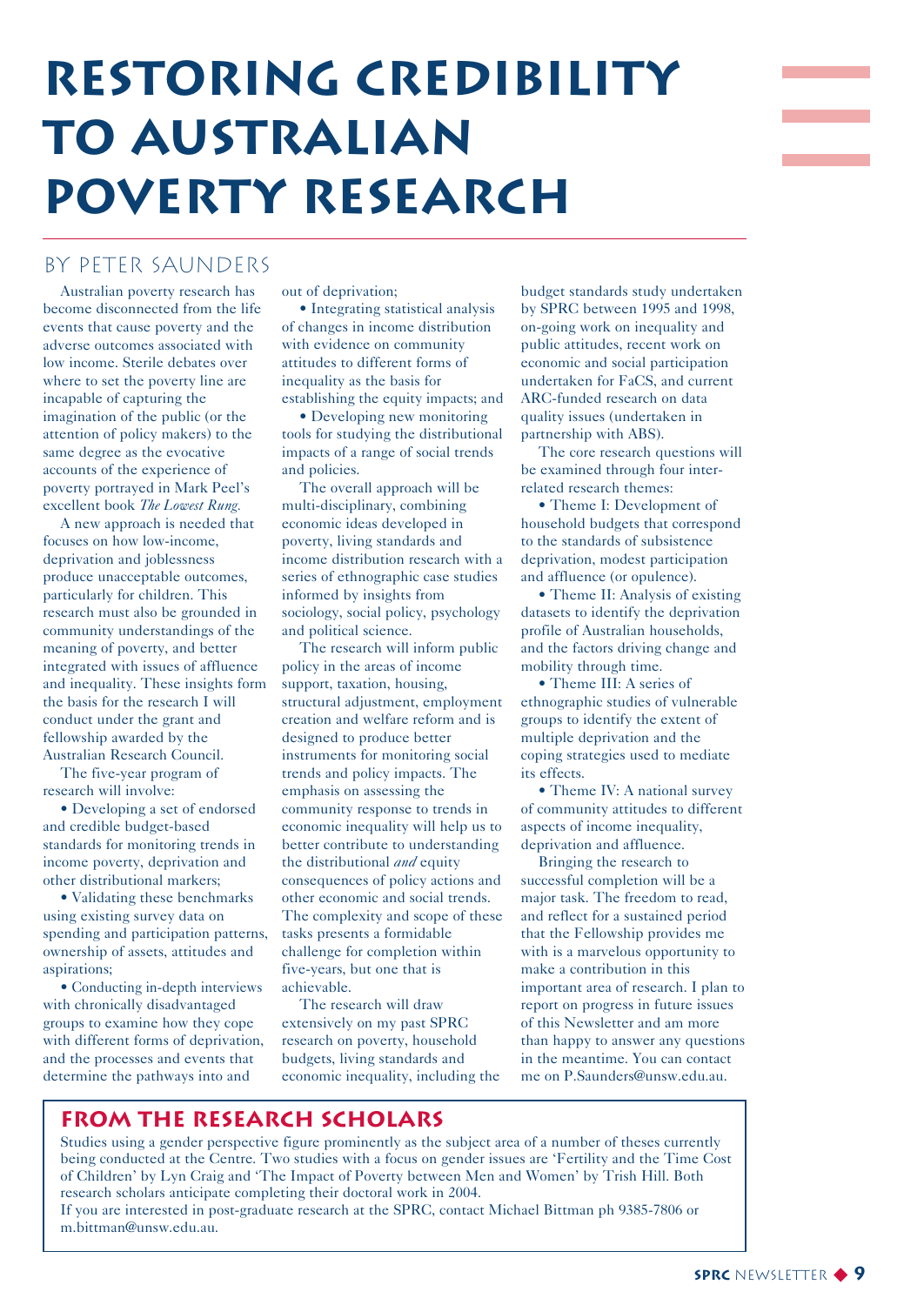## NEW PROJECTS

## **Children in the Supported Accommodation Assistance Program (SAAP)**

Department of Family and Community Services

Tony Eardley, Kate Norris and Denise Thompson

The central aim of the research is to identify critical issues and opportunities to improve SAAP's capacity to understand and better meet the needs of children. This project is intended to contribute to the overall knowledge about children and homelessness in Australia through two main activities; a literature review of current research into legal, policy and program activities concerning children (both accompanying parents and unaccompanied) who are homeless or at risk of homelessness and/or in SAAP programs, and a comprehensive analysis of the circumstances of, and outcomes for, children accessing SAAP services, drawing on data to be provided by the SAAP Data Analyst and the National Data Collection Agency.

## **IMPACT OF STAFF RATIOS ON UNDER 2 YEAR OLDS IN CHILDREN'S SERVICES**

National Association of Community Based Children's Services (NSW), Early Childhood Australia (NSW), Local Government Children's Services Association (NSW) and Community Child Care Cooperative (NSW)

Karen Fisher and Roger Patulny

The draft children's services regulation announced in April 2004 included a minimum standard staff child ratio of 1:5 for children aged under 2 years in centre-based and mobile children's services. The 2002 draft regulation proposed a

better staff child ratio of 1:4. This research examines the likely impact of the 1:4 staff child ratio.

## **Evaluation of the Commonwealth Disability Strategy**

Office of Disability, Department of Family and Community Services Karen Fisher, Justin McNab, Ciara Smyth, Kelly Sutherland, Peter Siminski, Peter Saunders, Bruce Bradbury, Peter Baume and David Abelló, with Leanne Dowse (DSaRI) and Joanne Kelly (University of Sydney)

The Commonwealth Disability Strategy 1994 - 2004 is a planning framework to assist Australian Government organisations to meet their obligations under the Commonwealth Disability Discrimination Act 1992. A revised Strategy was launched in October 2000. The key objective of the new Strategy is to ensure equity of access to all mainstream Australian Government policies, programs and services for people with disabilities. The evaluation researches the achievements of the strategy, barriers still remaining and future directions. A general evaluation through document review and consultation, will be supplemented with case studies on key priorities for the Strategy. If you would like to comment on the evaluation, contact Justin McNab ph 02 9385 7818, email j.mcnab@unsw.edu.au.

### **Still Juggling Time? Individual, Generational and Historical Change in Responsibilities for Market and Non-market Work**

Australian Government, Department of Prime Minister and Cabinet

#### Michael Bittman

The core of the project is updating analysis of confidentialised data

from Time Use Surveys. A key finding of the earlier cross-sectional research was that time spent in unpaid work (chiefly, housework, shopping and child care) was profoundly affected by gender and life course stage but relatively unaffected by the usual indicators of social disadvantage such as income, social class or ethnicity. The monograph, Recent Changes in Unpaid Work, 1974-1992 concentrated on a analysis of trends in time spent on component tasks of non-market work. This study provided the only exhaustive account of Australians' changing domestic arrangements.

## **Utility Debt Prevention research project**

Committee for Melbourne Peter Siminski and Peter Saunders

The SPRC was commissioned by the Committee for Melbourne to conduct a component of the Utility Debt Prevention Project. The aim of this component was to explore disadvantage and poverty in the community and to identify utility service customer groups at risk of financial hardship. The report includes a review of quantitative and qualitative studies of poverty and hardship and an analysis of Confidentialised data from the ABS Household Expenditure Survey data. A clear relationship between being disadvantaged and having problems paying utility bills was found. The final report was submitted in early June.

### **Tenancy Guarantees Pilot project**

Office of Community Housing Tony Eardley

The Tenancy Guarantee Pilot project is run by the NSW Office of Community Housing. It is designed to assist people who have the financial means to take on private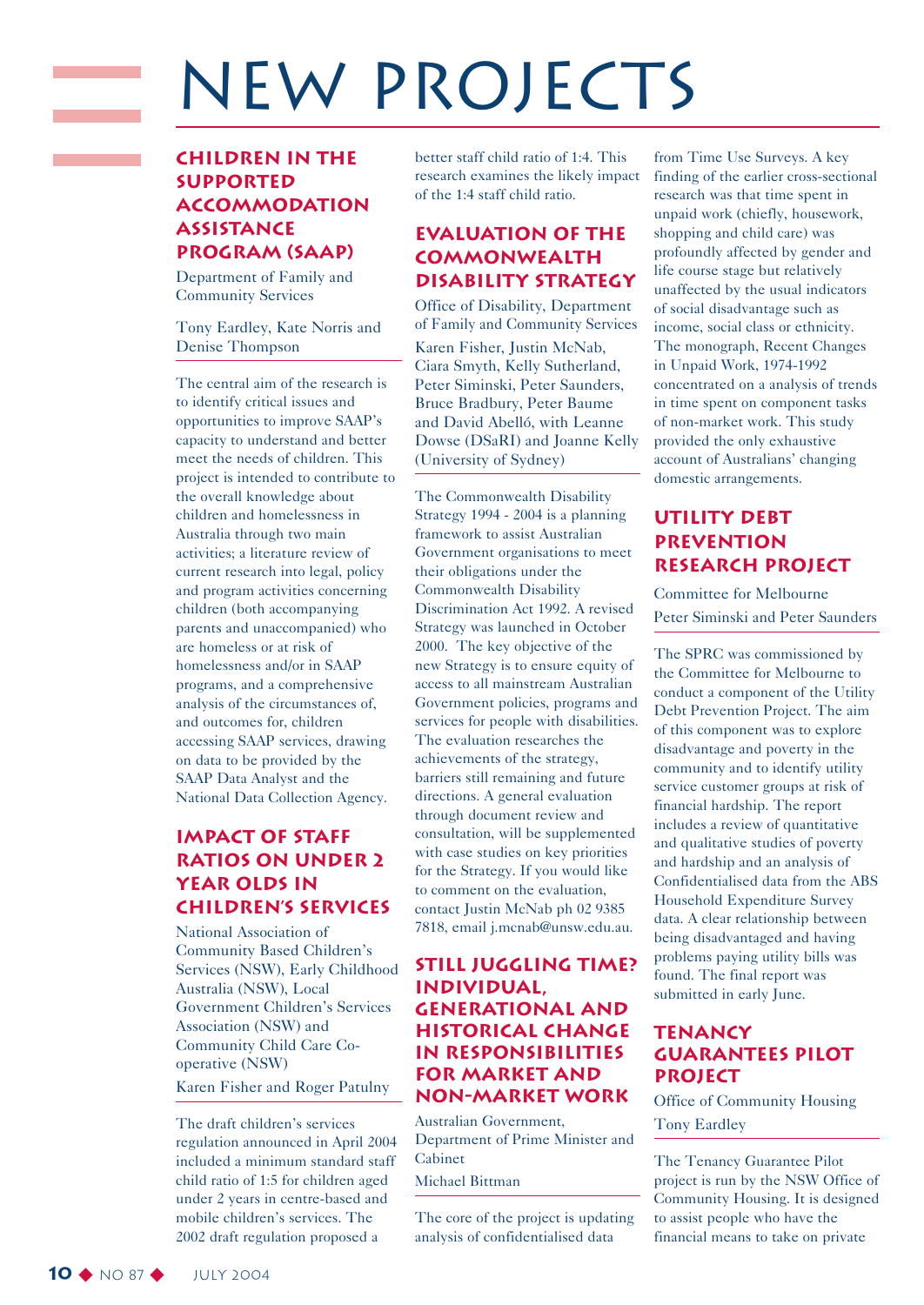sector renting but are unable to secure a tenancy because of a lack of tenancy history and personal references, or some form of discrimination by real estate agents and/or landlords.

The SPRC is undertaking a mid-

Project review of the scheme to assess its effectiveness and to make recommendations for any necessary changes to the focus and/or design of the Project. The methods include: review of data from service agencies; review of literature on similar

schemes elsewhere in Australia and overseas; consultations with stakeholders; fieldwork visits and interviews with participating delivery organisations, real estate agents, referral agencies, and individual applicants or beneficiaries of tenancy guarantees.

## NEW Discussion Papers

### **The price, cost, consumption and value of children**

#### Bruce Bradbury

### SPRC Discussion PAPER 132

Though they are related, the price, cost, consumption and value of children are not the same. This paper explores two aspects of the relationship between these concepts.

Even if we restrict attention to the domain of commodity consumption, the cost of children is not the same as children's consumption. In this context, the cost of children to their parents is often described with a consumer equivalence scale. It is shown here that, under reasonable assumptions, children's consumption of market goods is less than the 'equivalent income' of the household, but more than the 'cost of children'.

Expenditure costs, however, are only part of the cost of children. This paper uses a variant of the 'adult goods' method to estimate the full costs of children, including both expenditure and time costs. Adult personal time (comprising pure leisure, sleep and other personal care) is used as the adult good. Preliminary estimates using Australian data suggest a very large cost of children. The paper discusses the limitations of the estimation approach and considers the broader welfare implications of these costs.

## **Time to Care** Lyn Craig

### SPRC Discussion PAPER 133

Households provide their members with both financial support and caring services. In sole parent households, the vast majority of which are headed by women, the functions of earning money and caring for children fall to one individual. The risk that sole mothers may fail to perform either or both of these functions adequately has made these women and their children a subject of social concern and policy interest. The financial consequences of sole motherhood have been extensively studied both in Australia and cross nationally. The other area of concern, that the children of sole mothers are disadvantaged in terms of parental attention, has not been systematically investigated. To begin addressing this research gap, this paper analyses the Australian Bureau of Statistics Time Use Survey 1997 (over 4000 randomly selected households) to establish whether, in Australia, the time sole mothers spend with their children differs in either quality or quantity from that of mothers, and/or fathers, in couple families. The related issue of whether sole mothers suffer more time pressure or time constraint than partnered mothers is also addressed.

### **Social Capital Norms, Networks and Practices: A Critical Evaluation**

#### Roger Patulny

### SPRC Discussion PAPER 134

Social capital is a theoretically confusing concept, but one which nonetheless has much to offer as a potential measure of the strength of societies. The paper outlines the theory behind the three main component parts of social capital values (such as trust), the networks such values are relevant to, and the practices (such as volunteering) related to those values and networks. It outlines four major problems from the literature, including tautology, ownership, bonding/bridging crowding out, and the dark side 'victimblaming'. Two more uncommon problems are identified. The first is the bias towards agency, whereby social captial is seen as shaped largely by personal and demographic characteristics of individuals rather than by larger macro-social structural forces. Four potential structural forces are discussed - materialism, inequality, gender-family dynamics, and cultural clashes. The final problem with social capital is choosing the appropriate level at which to analyse trends. International comparison is used to identify 'emergent properties' and welfare policies peculiar to countries or clusters of countries that influence social capital. Analysing countries by welfare regimes is suggested, and hypothetical connections between welfare regimes and social capital are drawn here to these ends.